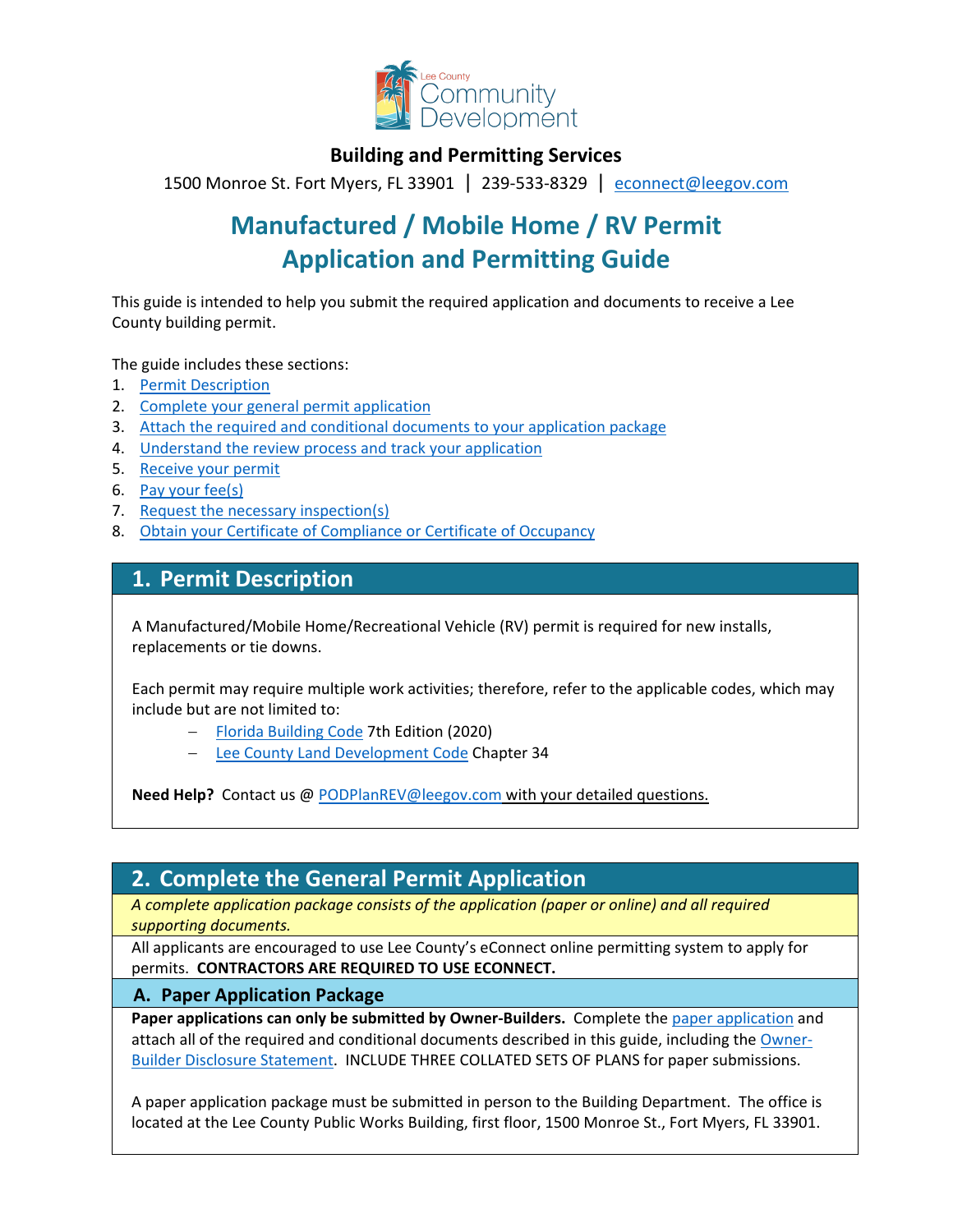### **B. eConnect Application Package (Electronic Submission)**

#### **Register for eConnect**

To apply for a Lee County permit online, you must first register at *eConnect*.

Instructions for **New Users: Register for an Account** are included on the eConnect login page.

Review the **eConnect Users Guide** for more details about using eConnect.

Also see **eConnect Instructions** highlighted throughout this guide.

#### **eConnect Steps**

Once you have logged into [eConnect,](https://accelaaca.leegov.com/aca/) select the *Permitting* menu to *Create an Application*. Review the general disclaimer terms and select the checkbox to *Continue Application*.

#### **1. Select a Record Type**

On the *Select a Record Type* screen, select **Other** >> **Mobile Home or Recreational Vehicle** Or search on the term *Mobile*. Select the radio button and *Continue Application*.

- **2. Provide the Property Information** (\* indicates required fields) to identify the property for which the permit will be used. Lookup the property information using one of the options below, then click *Search:*
	- Address (using the required fields Street No., Street Name); or
	- Parcel (using Parcel Number).

**eConnect Instructions:** If multiple addresses are found, they will be displayed in the *Address Search Result List.* Use the radio button to select the desired record, then click *Select.*

Once search results are displayed, the other fields on the screen will automatically populate. Review information for accuracy and *Continue Application.*

#### **3. Applicant and Contacts**

If a licensed contractor is providing the service for this permit, they must have either a Stateissued license registered with Lee County or have a Lee County-issued certificate of competency. Both require a current Certificate of Insurance for liability and workers' compensation AND/OR a current workers' compensation exemption status with the State of Florida. Verify Lee County contractor registration at [Contractor Search](https://www.leegov.com/dcd/ContLic/ActCont) or contact Contractor Licensing at [ContractorLicensing@leegov.com](mailto:ContractorLicensing@leegov.com) or 239-533-8895.

Note: If the applicant is an owner-builder and not a licensed contractor, a[n Owner-Builder](https://www.leegov.com/dcd/PermittingDocs/OwnerBldrDisclosure.pdf)  [Disclosure Statement](https://www.leegov.com/dcd/PermittingDocs/OwnerBldrDisclosure.pdf) must be attached to the application.

To associate the Applicant and Contact(s) with the permit application, use either: *Select from Account* or *Add New*.

Note: The Applicant listed in eConnect will receive all notifications from the County related to their application.

#### **4. Project Detail Fields**

Complete all applicable fields. An explanation of certain fields has been provided below for your reference.

- **Project Name:** What is the name of the project?
	- For Commercial Projects input the Project's Business Name (associated with the Business License) as the Project Name
	- For Residential Projects input the name of the community/subdivision or city as the Project Name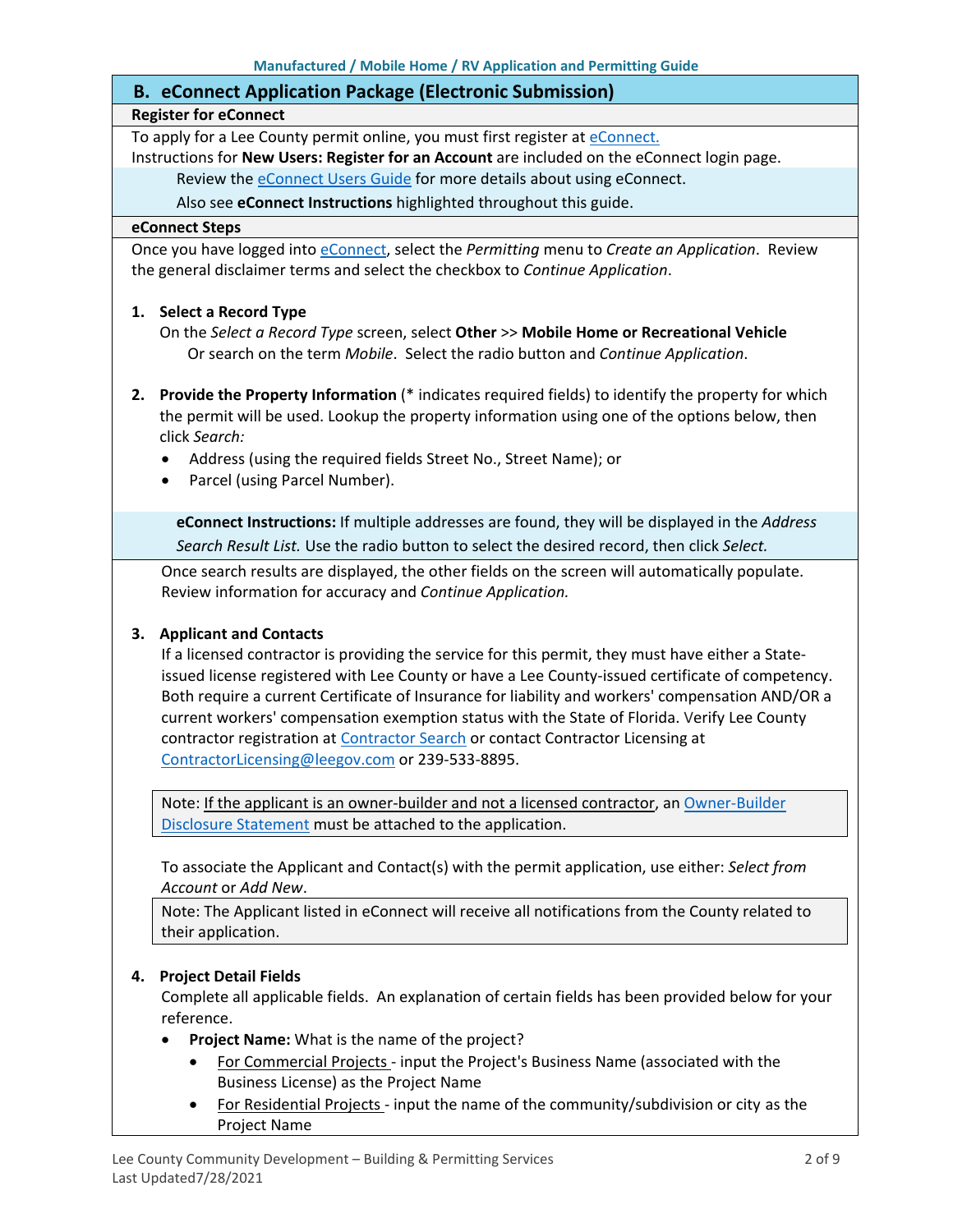- **Brief Description of Proposed Work:** Provide enough detail for the reviewer to understand the permit-related details of the project and *Continue Application.*
- **Type of Permit:**  (Options: *Impact Fee Repayment, Mobile Home, Park Model, Recreational Vehicle*)
- **Is the site located in a mobile home park?** (Options: *Yes* or *No*).
- **Replacement?**

(Options: *Yes* or *No*).

- **Private Provider Plan Review**: Is the plan being reviewed by a private provider? If yes, the Private Provider Compliance Affidavit and Notice to Building Officials of the Use Private Provider form must be submitted with this application. [Notice to Private Providers](https://www.floridabuilding.org/fbc/committees/Private_Providers/Private_Providers.htm) (Options: *Yes* or *No*).
- **Private Provider Inspections**: Will the project be inspected by a private provider?

Note: Private Provider Inspections are required if electing to use Private Provider Review services.

(Options: *Yes* or *No*).

- **Estimated Area**:
- **Living Area**:
- **Valuation:**
- **Drainage Plan Req'd?:** (Options: *Yes* or *No*).
- **MH Master Number:**
- **Tie-down Details Mastered?:** (Options: *Yes* or *No*).
- **County-Maintained Road:** (Options: *Yes* or *No*).
- **Driveway:** (Options: *Single* or *Double*).
- **Shutters?:**
	- (Options: *Yes* or *No*).
- **Directions:** Provide directions to the property and the specific structure being permitted.
- **Roof: Type of Roof:** (Options: *Built Up, Cedar Shake, Concrete Tile, Fiberglass Shingle, Max: Tile, Metal, Modified, Multiple Types, Rolled Roofing, Shingle over Shingle, Single Ply, Urethane*
- *Coating*). • **Electrical: Number of Amps:**
- **Mechanical: New/Replacement:**

(Options: *New* or *Replacement*).

- **Type of AC Sys:** (Options: *Air Handler, Commercial Refrigeration, Condenser Only, Duct Work Only, Heat Pump, Other, Package Unit Split System*).
- **AC (kw):**
- **Seer:**
- **Ton:**
- **Plumbing: Type of Plumbing** Options: *Irrigation, Plumbing).*
- **Sanitary System: Type of Sanitary System** (Options: *Septic* or *Sewer*).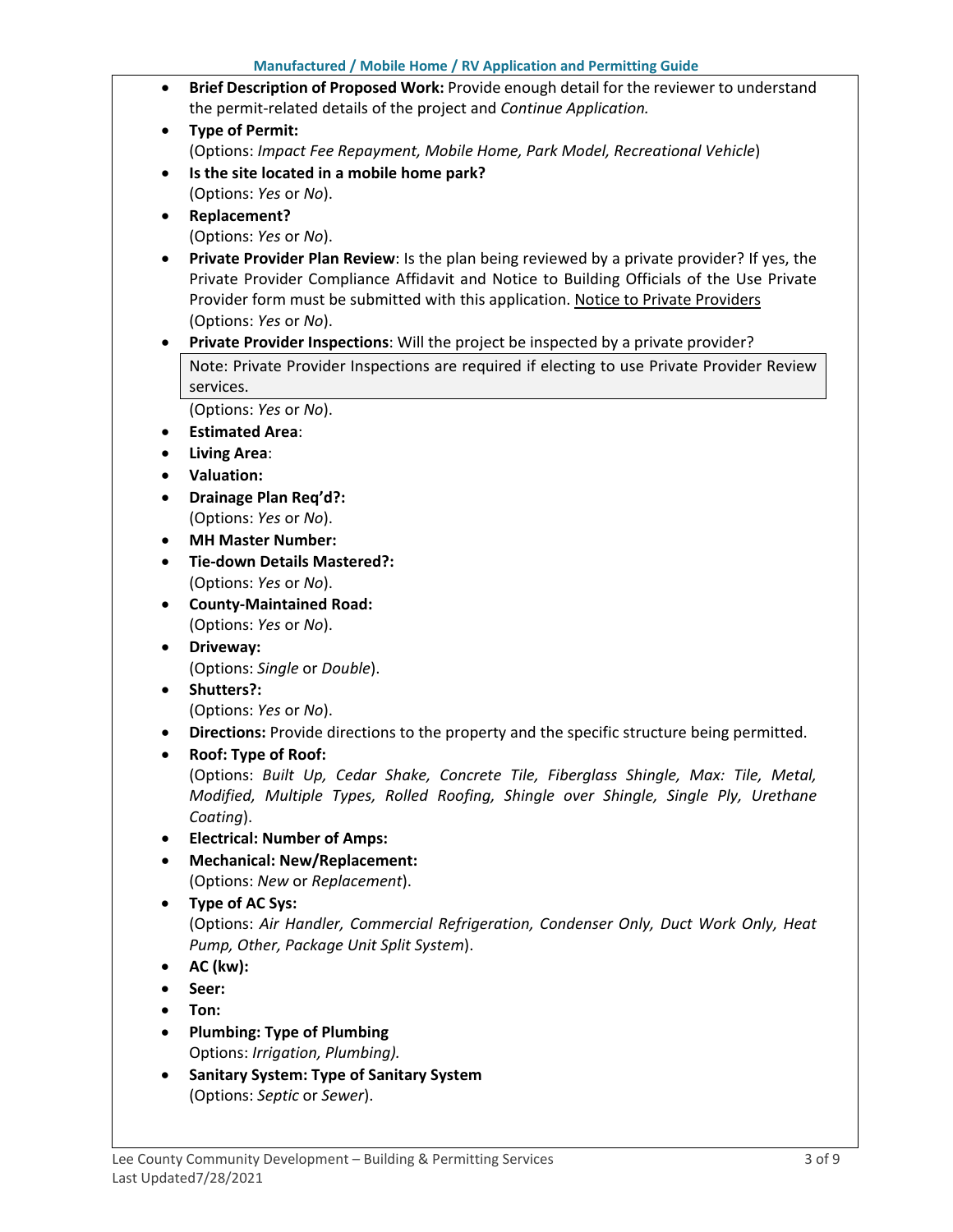#### **5. Attachments/Documents**

- For Electronic Submittals: In the *Attachments* window, *Add* the required and conditional documents.
- For Paper Submittals: Provide the completed application, the Owner Builder Disclosure Statement and any other required and conditional documents.

(Use list of documents in Section 3.)

# <span id="page-3-0"></span>**3. Attach Required and Conditional Documents**

*Notice: Lee County may request additional supporting documentation to process the permit. Additional*  restrictions applicable to this property may be found in public records, and there may be additional *permits required from other governmental entities such as water management districts, state or federal agencies.*

#### **Required Documents**

#### **1. Mobile Home Owner Affidavit**

An owner applying for a mobile home/RV tie down permit must also submit a [Mobile Home](https://www.leegov.com/dcd/PermittingDocs/MobileHomeOwnerAffidavit.pdf)  [Owner Affidavit,](https://www.leegov.com/dcd/PermittingDocs/MobileHomeOwnerAffidavit.pdf) which names the mobile home dealer/installer who will be doing the work.

#### **2. Construction Detail**

Prepare to show applicable, required blocking and anchor details and skirting details.

#### **3. Site Plan**

Prepare to submit a plot/site plan which must be drawn to scale  $(1/8" = 1', 1" = 10', 1" = 20',$  $1" = 30'$ ,  $1" = 60'$ ) on 8.5" x 11" paper (or larger), must include a scale legend and must show:

- All four lot corners, lot lines and dimensions;
- Location and name of streets or drives bordering the lot;
- If there is a water body within 25 feet of your project, indicate the mean high tide line or the edge of water and label the type of water body (for example: lake, creek, canal, river, Gulf);
- The size of the mobile home/recreational vehicle;
- Location of driveways;
- Location of all easements on the lot;
- Stairs, landings, porches (including factory built), bay windows;
- Setbacks of the mobile home/recreational vehicle (and any existing or proposed additions thereto) from the four lot lines and existing structures.
- Setbacks must be taken from the closest point of the building to the closest point of the property line.
- Roof lines are not allowed to encroach into or over easements; and
- The plans must show the roof line as well as the foundation.

#### **4. Impact Letter**

Prepare to complete and sign an **[Impact Letter](https://www.leegov.com/dcd/PermittingDocs/ImpactLetter.pdf)** with the application. In case a permit expires, is revoked or surrendered before construction or land improvement takes place, the property owner may request a refund of impact fees which will be refunded to the Fee Payer listed on the impact letter.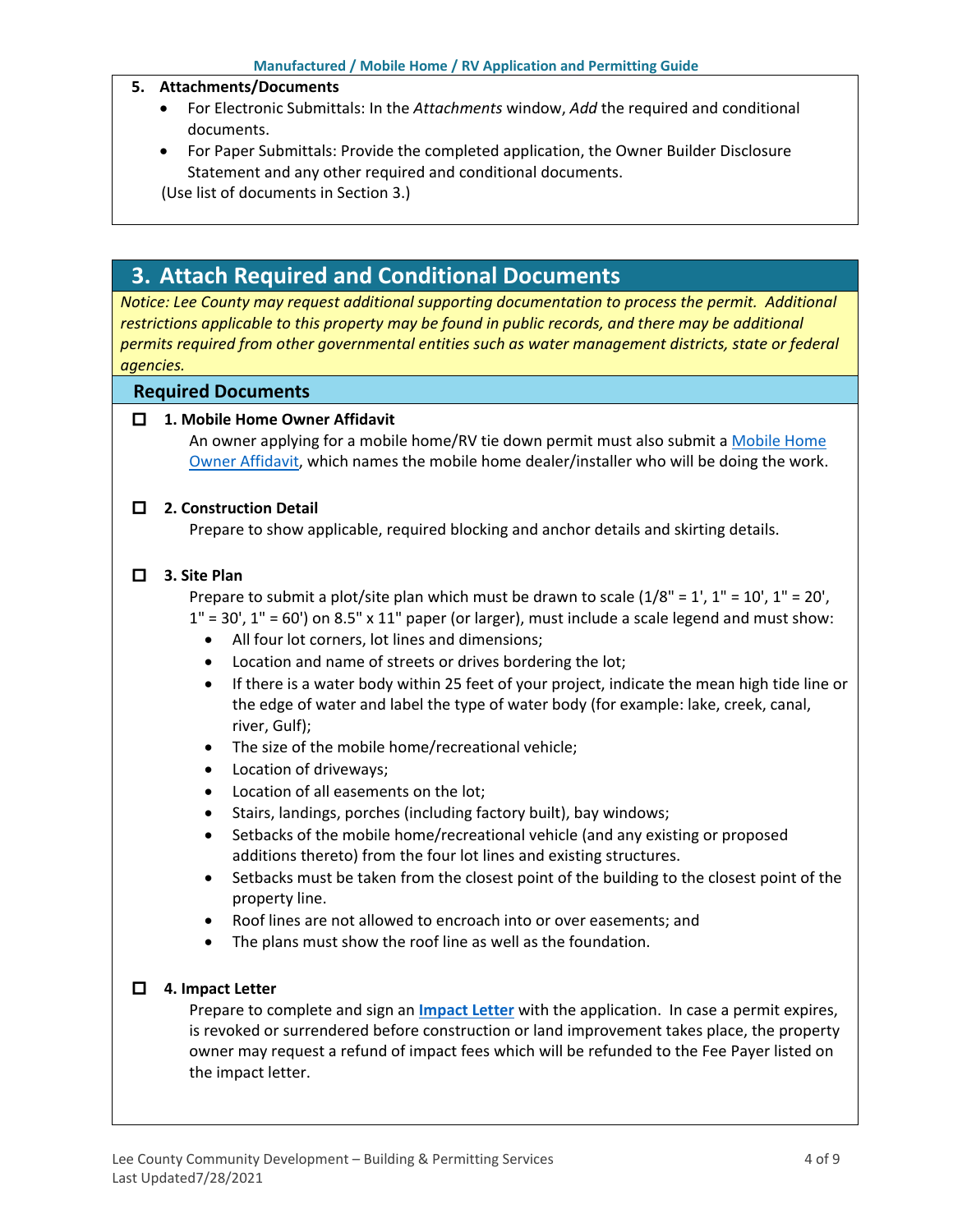|        | Manufactured / Mobile Home / RV Application and Permitting Guide                                                                                                                                                                                                                                                                                                                                                                  |
|--------|-----------------------------------------------------------------------------------------------------------------------------------------------------------------------------------------------------------------------------------------------------------------------------------------------------------------------------------------------------------------------------------------------------------------------------------|
| □      | 5. Manufacturer's Specifications                                                                                                                                                                                                                                                                                                                                                                                                  |
|        | Prepare to have the specifications from the manufacturers showing:                                                                                                                                                                                                                                                                                                                                                                |
|        | Proof of meeting Windzone III; and<br>$\bullet$                                                                                                                                                                                                                                                                                                                                                                                   |
|        | If the stairs are premanufactured, provide the manufacturers' specs for the stairs and<br>٠                                                                                                                                                                                                                                                                                                                                       |
|        | show how they will be anchored down. If the stairs are built on site and are 30" or taller                                                                                                                                                                                                                                                                                                                                        |
|        | above ground, Engineered Plans will be required.                                                                                                                                                                                                                                                                                                                                                                                  |
|        | <b>Conditional Required Documents</b>                                                                                                                                                                                                                                                                                                                                                                                             |
| □      | 6. Owner-Builder Disclosure Statement                                                                                                                                                                                                                                                                                                                                                                                             |
|        | If the installer is not using a licensed contractor and will act as an owner-builder, submit an                                                                                                                                                                                                                                                                                                                                   |
|        | Owner-Builder Disclosure Statement.                                                                                                                                                                                                                                                                                                                                                                                               |
|        |                                                                                                                                                                                                                                                                                                                                                                                                                                   |
| $\Box$ | 7. DEO Approved Plans / Approval Letter (Modular Buildings ONLY)                                                                                                                                                                                                                                                                                                                                                                  |
|        | If the structure is a Modular Building, submit:                                                                                                                                                                                                                                                                                                                                                                                   |
|        | Signed and sealed Florida State approved Plans and a valid Approval Letter.<br>$\bullet$                                                                                                                                                                                                                                                                                                                                          |
|        | Signed, dated and sealed foundation plans.                                                                                                                                                                                                                                                                                                                                                                                        |
|        | Construction details for the handicap ramp and or stairs.                                                                                                                                                                                                                                                                                                                                                                         |
|        |                                                                                                                                                                                                                                                                                                                                                                                                                                   |
| ⊔      | 8. Mastered Plans                                                                                                                                                                                                                                                                                                                                                                                                                 |
|        | If you are planning to purchase a manufactured home from a distributor, check if the                                                                                                                                                                                                                                                                                                                                              |
|        | approved plans for your make and model are on file with Lee County. If not, the original plans                                                                                                                                                                                                                                                                                                                                    |
|        | signed and sealed by a design professional will be necessary.                                                                                                                                                                                                                                                                                                                                                                     |
|        |                                                                                                                                                                                                                                                                                                                                                                                                                                   |
| □      | 9. Flood Zone Requirements                                                                                                                                                                                                                                                                                                                                                                                                        |
|        | If the site is located in a FEMA-designated Special Flood Hazard Area (flood zone):                                                                                                                                                                                                                                                                                                                                               |
|        | If the mobile home/recreational vehicle must be elevated four (4) feet or more, the<br>$\bullet$                                                                                                                                                                                                                                                                                                                                  |
|        | contractor has the option of using mastered 36-inch engineered reinforced piers OR                                                                                                                                                                                                                                                                                                                                                |
|        | meeting the base flood elevation with conventional concrete blocking.                                                                                                                                                                                                                                                                                                                                                             |
|        | If using conventional concrete blocking, the floor elevation must be verified by a<br>$\bullet$                                                                                                                                                                                                                                                                                                                                   |
|        | registered surveyor after the mobile home/recreational vehicle has been set in place.                                                                                                                                                                                                                                                                                                                                             |
|        | Submit an elevation certificate with the building permit number to the Inspections Office<br>at Inspections@leegov.com. If you have questions please call 239-533-5801.                                                                                                                                                                                                                                                           |
|        | A final inspection must be requested when the mobile home\recreational vehicle is tied<br>$\bullet$                                                                                                                                                                                                                                                                                                                               |
|        | down and all pertinent sub work has been completed and inspected.                                                                                                                                                                                                                                                                                                                                                                 |
|        | Tip: Use this Map Link to look up the flood zone for your parcel.                                                                                                                                                                                                                                                                                                                                                                 |
|        |                                                                                                                                                                                                                                                                                                                                                                                                                                   |
| □      | 10. Public Water / Sewer                                                                                                                                                                                                                                                                                                                                                                                                          |
|        | If the mobile home/recreational vehicle is located on private or public water and sewer,                                                                                                                                                                                                                                                                                                                                          |
|        | submit a letter from the appropriate utility company verifying availability to the site at the                                                                                                                                                                                                                                                                                                                                    |
|        | time of submittal of application.                                                                                                                                                                                                                                                                                                                                                                                                 |
|        |                                                                                                                                                                                                                                                                                                                                                                                                                                   |
| □      | 11. Well Permit or Letter                                                                                                                                                                                                                                                                                                                                                                                                         |
|        | If the property requires a well, submit:                                                                                                                                                                                                                                                                                                                                                                                          |
|        | $\bullet$                                                                                                                                                                                                                                                                                                                                                                                                                         |
|        |                                                                                                                                                                                                                                                                                                                                                                                                                                   |
|        |                                                                                                                                                                                                                                                                                                                                                                                                                                   |
|        |                                                                                                                                                                                                                                                                                                                                                                                                                                   |
|        | A verification letter of compliance to current codes for an existing well from Lee County<br>Natural Resources, at 1500 Monroe St., Fort Myers; phone 239-533-8114; or<br>An approved well permit or a Well Affidavit for a new well.<br>Tip: Although the well affidavit allows the building permit review to begin, it must be<br>obtained and the well inspection must be finaled before a Certificate of Occupancy is issued. |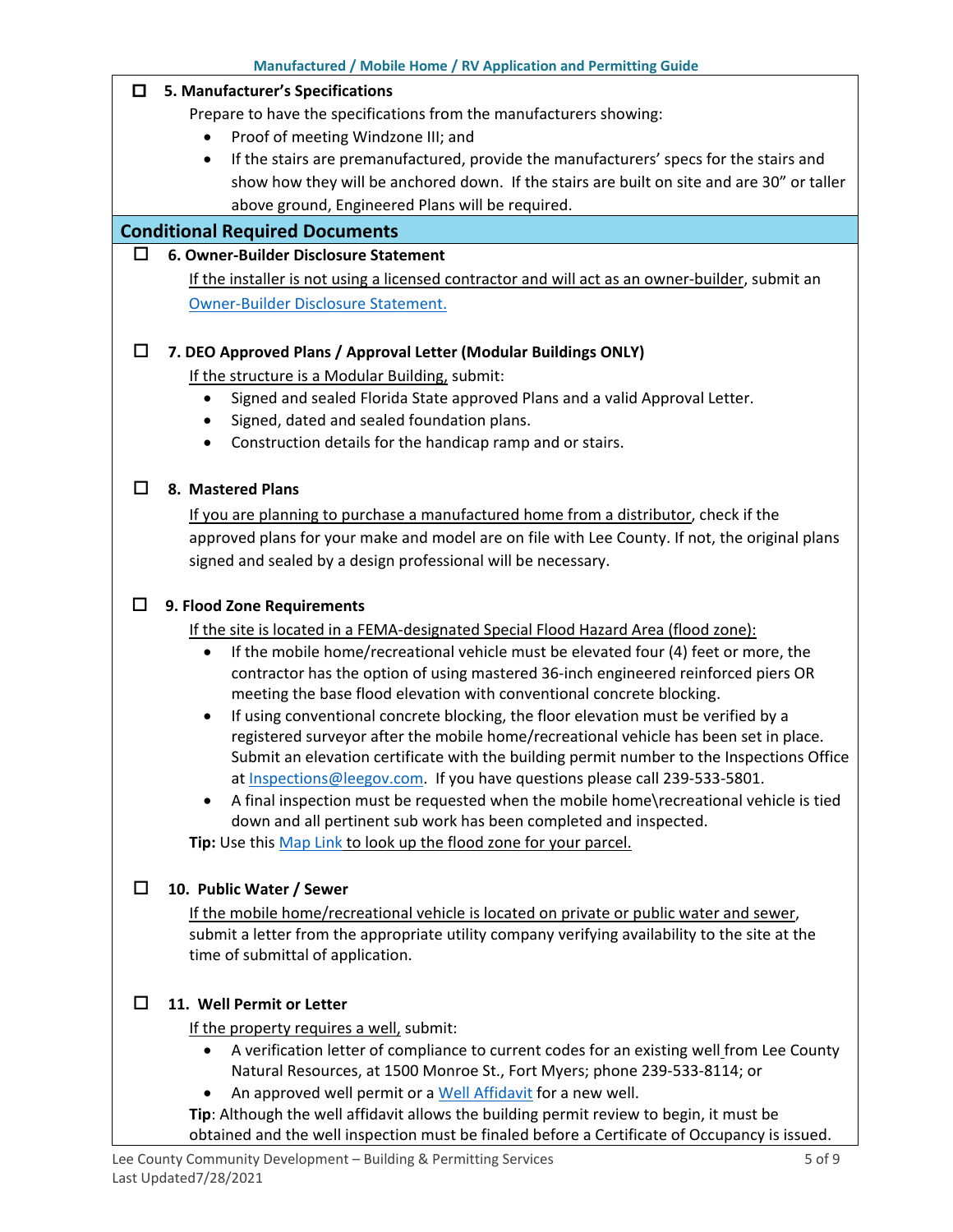#### **12. Septic Permit**

If the mobile home/recreational vehicle uses a septic system, submit:

- A letter from the Lee County Health Department, 2295 Victoria Ave., Fort Myers, phone 239-690-2100, stating that an existing septic system will be sufficient for the size of the dwelling; or
- An approved septic system permit or a copy of the paid receipt for a new septic system permit application from the Health Department.

**Tip:**

Although the receipt for the new septic system permit allows the building permit review to begin, it must be obtained and the septic inspection must be finaled before the building permit can be issued.

### **13. Historical District or Property Architectural Review.**

If the project is within a Historic District or is a Designated Historic Property, follow the regulations for [Designated Historic Districts](https://www.leegov.com/dcd/planning/hp/histdistricts) on the Lee County website. Please contact [DCDHistoric@leegov.com](mailto:DCDHistoric@leegov.com) if you have questions.

#### **14. Vegetation Permit**

If the project is on property in unincorporated Lee County that is over 5 acres, over 2 acres on Pine Island, or any property on a barrier island, then a permit is required for the removal of vegetation and protection of endangered species. For more information, please review the [Environmental Sciences](https://www.leegov.com/dcd/es) section of the website and [Application Information and](https://www.leegov.com/dcd/es/apps)  [Authorization Letter.](https://www.leegov.com/dcd/es/apps) Please contact [PODEnvVeg@leegov.com](mailto:PODEnvVeg@leegov.com) if you have questions.

#### **15. Additional Permits**

If additional permits are required by Plan Review, you will be advised by the reviewer. Additional permits may be required for separate structures or for other requirements.

#### **16. Notice of Commencement**

If project value is \$2,500 or more, submit the completed [Notice of Commencement](https://www.leegov.com/dcd/PermittingDocs/NoticeofCommencement.pdf) to the Lee County Clerk of Court to provide notice that improvement will be made to a real property. **Permit cannot be issued until this notice is recorded with the Lee County Clerk of Court. Tip:** Complete this as soon as possible; the lack of a Notice of Commencement submission commonly holds up issuance of the permit.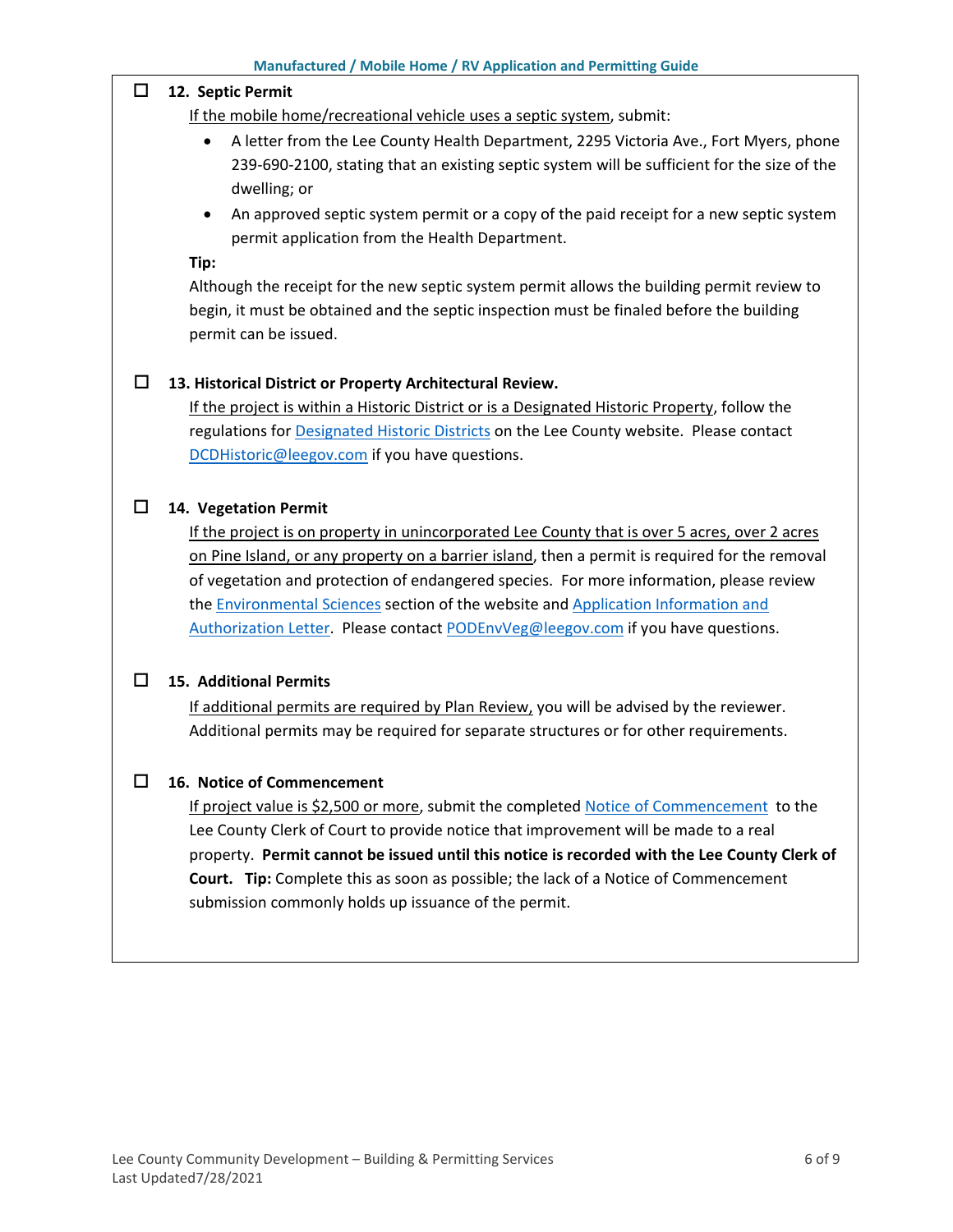# <span id="page-6-0"></span>**4. Understand the Review Process and Track Your Application Completeness Check**

When the application package is first received, it is reviewed for completeness to determine that the general application is complete and that all required documents, signatures, and seals are attached. If the package is incomplete, the applicant must provide missing information before the application package can be forwarded for review.

### **Application Review**

Complete applications are forwarded to multiple functional areas for review.

- eConnect applications can be reviewed simultaneously by the required reviewers.
- Paper applications are reviewed by one person at a time and must be physically handed off among the required reviewers.

Applicants can use [eConnect](https://accelaaca.leegov.com/aca/) at any time to track the progress of the application record through the process, for both Electronic and Paper submittals.

**eConnect Instructions:** Search for your permit application using *My Records*, the *Global Search* or the *Search Applications* under the *Permitting* menu. Click on the record number for your permit application to see the Records Status, Conditions and Record Details.

#### **Notice of Rejection**

If applicable, the final reviewer consolidates all comments and an email notice is sent to the applicant.

**Rejection Notice:** A rejection notice will be sent to the applicant with specific points of failure that must be corrected and resubmitted for approval. Applicants have 30 days to address the points of failure and to resubmit information and documentation. A cover letter addressing the points of failure is required with the resubmittal.

- **Resubmitting an Application via eConnect:** To update the required information and to ensure correct versioning in eConnect, **attachments that are resubmitted should have the same file name as the original.**
- **Resubmitting a Paper Application:** Bring updated documentation to the first floor of the Lee County Public Works Building, 1500 Monroe St., Fort Myers, FL 33901.

### •

### **Notice of Approval**

**File Verification - Notification**: Staff completes a final document review to determine any outstanding documents and invoice all applicable fees. The "Ready Sheet" outlining outstanding fees and required documents is emailed to the applicant.

### <span id="page-6-1"></span>**5. Receive Your Permit**

Applicants who applied electronically may access their permit(s) and approved plans from [eConnect.](https://accelaaca.leegov.com/aca/)

**eConnect Instructions:** Search for your permit application using *My Records*, the *Global Search* or the *Search Applications u*nder the *Permitting* menu. Click on the record number for your permit application, and select *Attachments.* All documents will be listed. Choose the *Actions*  drop-down to review document details. Click on the document name to open or save.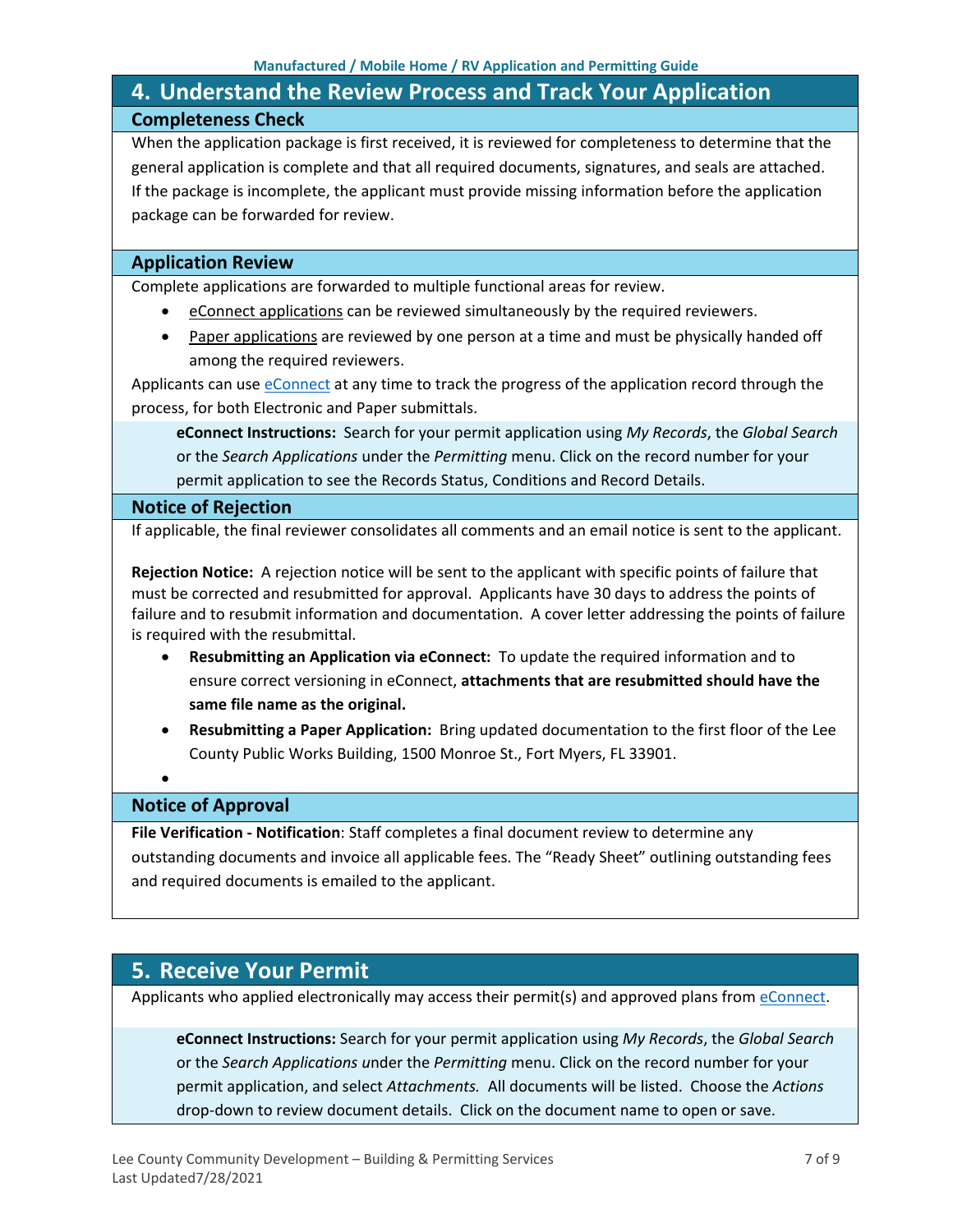For Paper Applications: The permit and approved plans are issued in person at the Lee County Public Works Building, 1500 Monroe St., Fort Myers, FL 33901.

Note: Owner-Builders are required by Florida Statute to **personally appear** at the Lee County Public Works Building, 1500 Monroe St., Fort Myers, FL 33901 to sign for the building permit regardless of how it was submitted.

Issued permits must pass at least one inspection within 180 days from issuance or the permit will expire.

# <span id="page-7-0"></span>**6. Pay Your Fee(s)**

All payments must be received prior to scheduling an inspection.

#### **Payment Options:**

- Make payments through [eConnect](https://accelaaca.leegov.com/aca/)
- Deliver the payment in person to the Lee County Public Works Building, 1500 Monroe St., Fort Myers, FL 33901
- Make a credit card payment by phone, 239-533-8997, option \*.

**Cash is not accepted**; please pay by credit/debit card, check, eCheck, or money order.

**eConnect Instructions:** Search for your permit application using *My Records*, the *Global Search,* or the *Search Applications* under the *Permitting* menu. Click on the record number for your permit application, select the menu option for *Payments* >> *Fees,* then click *Pay Fees* button, review fees, select *Continue Application*, enter your payment information and click *Submit Payment*.

# <span id="page-7-1"></span>**7. Request Inspection(s)**

Reference the issued permit for a list of the required inspections.

When ready, applicants may request inspections through [eConnect,](https://accelaaca.leegov.com/aca/) as well as by calling the [Automated Inspection System,](https://www.leegov.com/dcd/BldPermitServ/Insp/AutoInsp) 239-533-8997.

The Permit, Approved Plans and Manufacturers' Specifications are required to be onsite during the inspection.

**eConnect Instructions:** Search for your permit application using *My Records*, the *Global Search,* or the *Search Applications* under the *Permitting* menu. Click on the record number for your permit application, select *Inspections* then select the *Schedule or Request an Inspection* button, select the inspection(s) from the list and *Continue.* Select the date and verify the contact and location information, then click *Finish.*

#### **Common Inspections Include:**

**Mobile Home, Park Model, Recreational Vehicle**

113 Tie Down

106 Final Structural (after skirting and stairs)

Any applicable Mechanical, Electrical, or Plumbing (MEP) Inspections